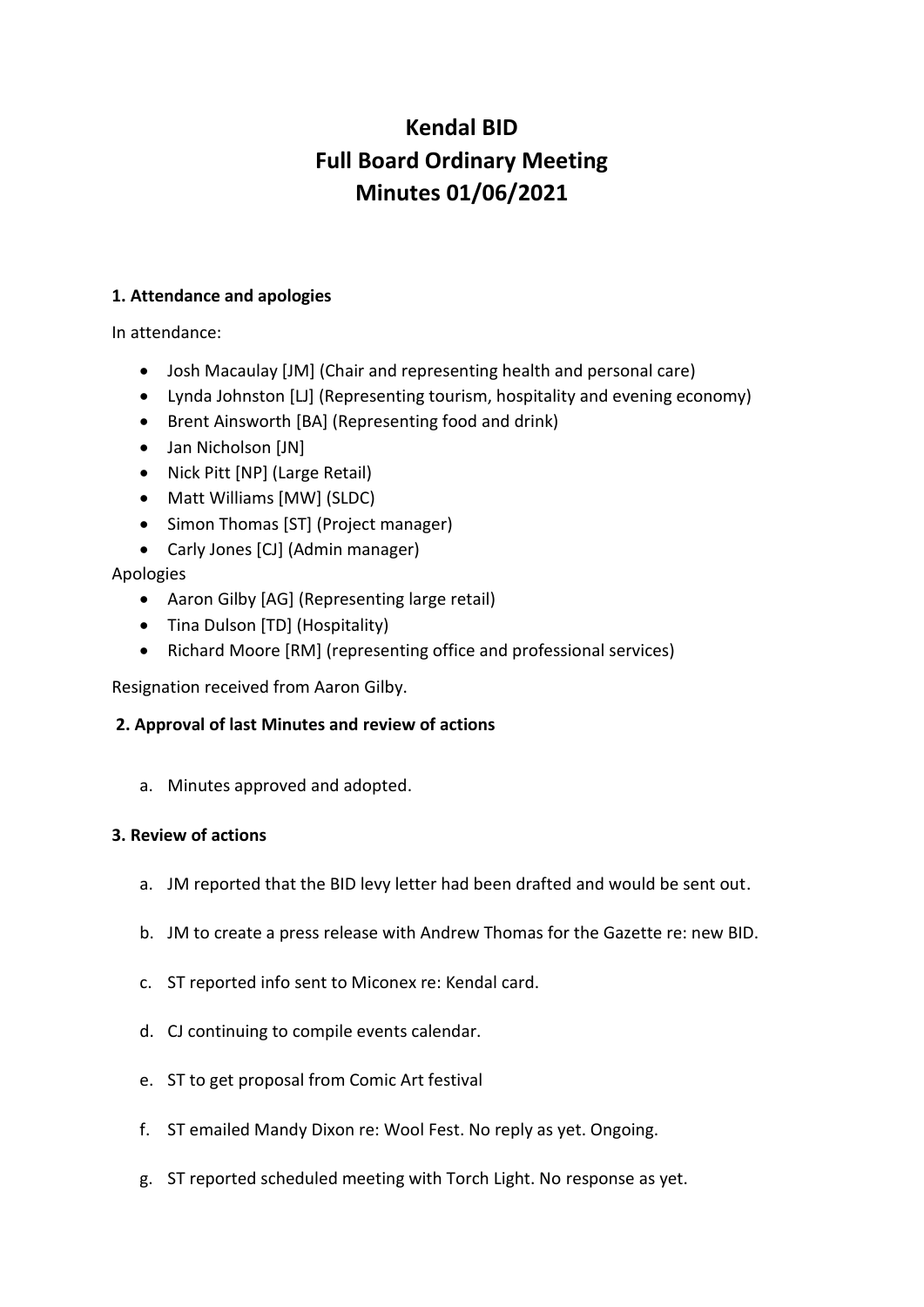- h. ST emailed Parking Perx to check on deposit status.
- i. JM to contact Cllr Ascroft to speed up permission for PP.
- j. RM to find out if BID got money back if PP didn't go ahead.
- k. MW to get an update from the parking manager.
- l. MW to circulate the application forms for previous shop front grant scheme.
- m. ST to enquire if Kendal Futures would be involved in the shop front grant scheme.
- n. ST to ask Fell Tarn to circulate a copy of the directory to BA and RM.
- o. JM to investigate new logo for BID using Kendal font and branding.
- p. ST to access passwords for social media.

#### **4. Review of projects.**

- 4.1 ST reported that he had requested figures from Miconex and was seeking to relaunch the scheme in conjunction with PP.
- 4.2 ST and TD had instructed Fell Tarn to update trails and create a new trail based on unlocking Kendal. NP offered to obtain a safe for prizes.

ST reported work would take approx. 20 hours and should have an update for July meeting.

4.3 ST reported that we had given £3000 to Comic Art fest for the windows trail.

The board decided to investigate the possibility of a food festival.

ACTION: ST to contact CN Events and also Peter Gott.

4.4 ST reported that the proposed vegan/vegetarian market could be held in September.

ACTION: ST to contact organisers to arrange.

- 4.5 JM reported Business plan ongoing.
- 4.6 ST meeting Parking Perx on 3.6.2021 to discuss strategy on the launch.

ACTION: JM to converse with SLDC re: carpark opening hours.